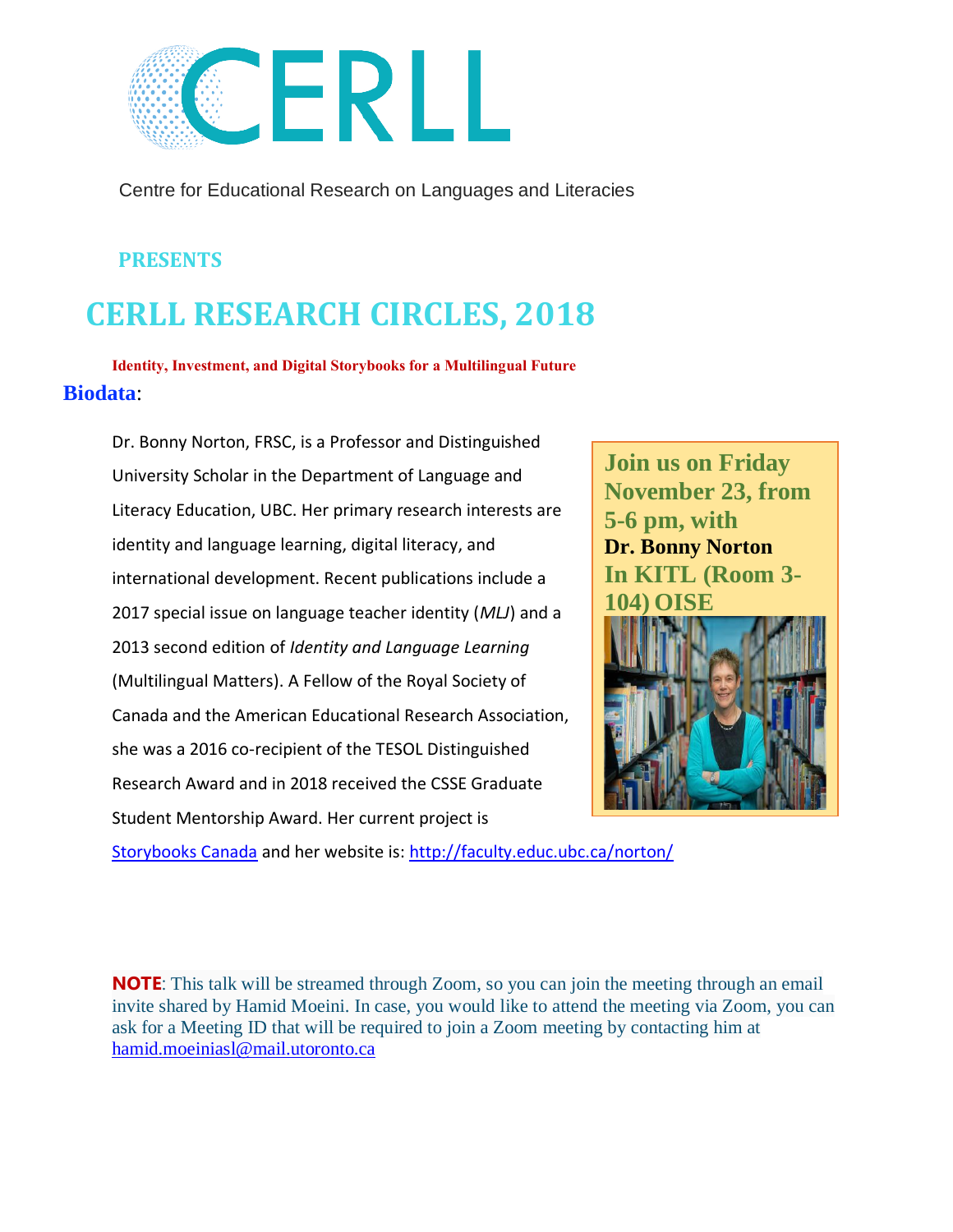## **Summary of the Talk**

The world has changed since I published my early work on identity, investment, and language learning in the mid 1990s. Because of advancements in digital technology, there are new relations of power at micro and macro levels, and digital literacy has become essential in "claiming the right to speak." As language learners navigate these changing times, they need to negotiate new identities, investments, and imagined futures (Norton, 2013). Working with Ron Darvin, I have responded to new linguistic landscapes by developing an expanded model of investment that integrates identity, ideology, and linguistic capital in a comprehensive framework (Darvin & Norton, 2015). In this presentation, I will argue that while there are structures that may limit a language learner's investment, the model seeks to illustrate how learners can draw on language and literacy practices that enhance possibility. Drawing on my recent research on digital storybooks in both wealthy and poorly resourced global communities, I will discuss the ways in which digital storybooks can harness the linguistic capital of young learners and their parents in homes, schools, and communities in the interests of a more equitable multilingual future (Stranger-Johannessen & Norton, 2017; Stanger-Johannessen, Doherty & Norton, 2018). See: Storybooks Canada <http://www.storybookscanada.ca/> and Global Storybooks: [http://globalstorybooks.net/.](http://globalstorybooks.net/)

Darvin, R. & Norton, B. (2015). Identity and a model of investment in applied linguistics. *Annual Review of Applied Linguistics*, 35, 35-56

Norton, B. (2013). *Identity and language learning: Extending the conversation*. 2<sup>nd</sup> Edition. Bristol: Multilingual Matters.

Stranger-Johannessen, E., Doherty, L., & Norton, B. (2018). The African Storybook and Storybooks Canada: Digital stories for linguistically diverse children. *Language and Literacy*, 20(3), 121-133. <https://doi.org/10.20360/langandlit29413>

Stranger-Johannessen, E. & Norton, B. (2017). The African Storybook and language teacher identity in digital times. *Modern Language Journal*, 101(S1), 45–60.